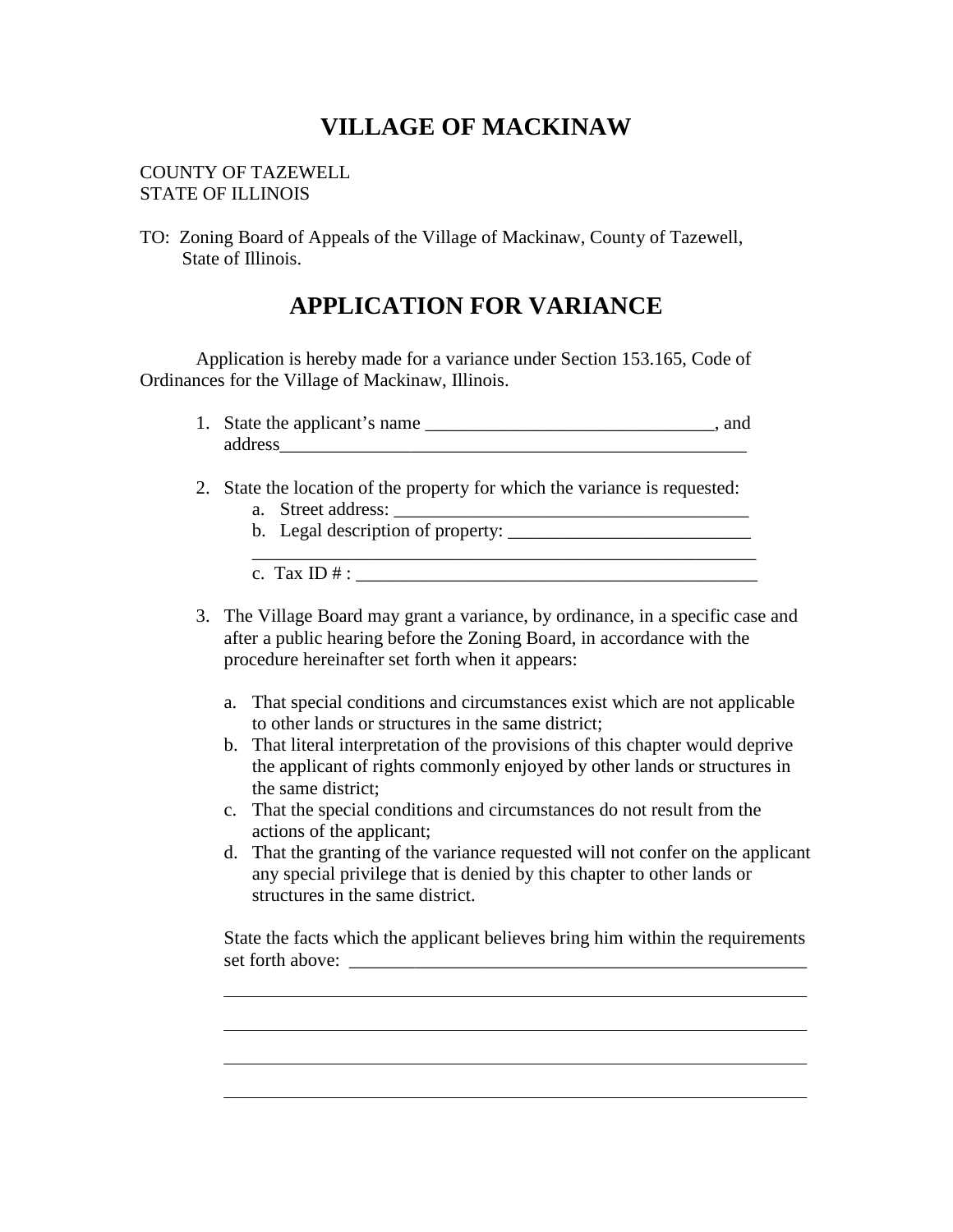- 4. When it appears that the conditions set forth in # 3 above have been satisfied, the Zoning Board shall not recommend that the Village Board grant a variance except in the following instances:
	- a. To permit any yard, court, buffer strip, setback line or spacing between buildings of less dimension than required by the applicable regulation;
	- b. To permit a reduction in the minimum or an increase in the maximum floor area ratio imposed by the applicable regulations;
	- c. To permit any structure to exceed the height limitations imposed by the applicable regulations;
	- d. To permit greater coverage than required by the applicable regulation;
	- e. To permit the use of a lot for a use otherwise prohibited solely because of the insufficient area of the lot;
	- f. To permit a reduction in the minimum habitable floor area of a dwelling unit or a lodging unit;
	- g. To permit a reduction in the minimum or an increase in the maximum floor areas of building as imposed by the applicable regulations;
	- h. To permit a reduction in the number of off-street parking spaces or loading berths required about or in connection with a use;
	- i. To permit the reconstruction of a nonconforming structure which has been destroyed or damaged to an extent of more than 50% of its value by fire, an act of God or the public enemy, where the Zoning Board shall find some compelling necessity requiring a continuance of the nonconforming structure;
	- j. To permit in a Residential District the creation of new lots having areas less than the minimum specified for the district, where such new lots conform with the size of lots directly across the street from and immediately adjacent on either side, the tract being subdivided; provided, that the tract is located in an area which has been partially subdivided prior to the enactment of this chapter, it being the purpose of this variance to allow the logical completion of a subdivision plan already in progress and not to permit the extension of smaller lot sizes to surrounding lands.

Request in detail a variance restricted to one or more of the situations described above. Specify which subparagraph you believe is the basis for a variance.